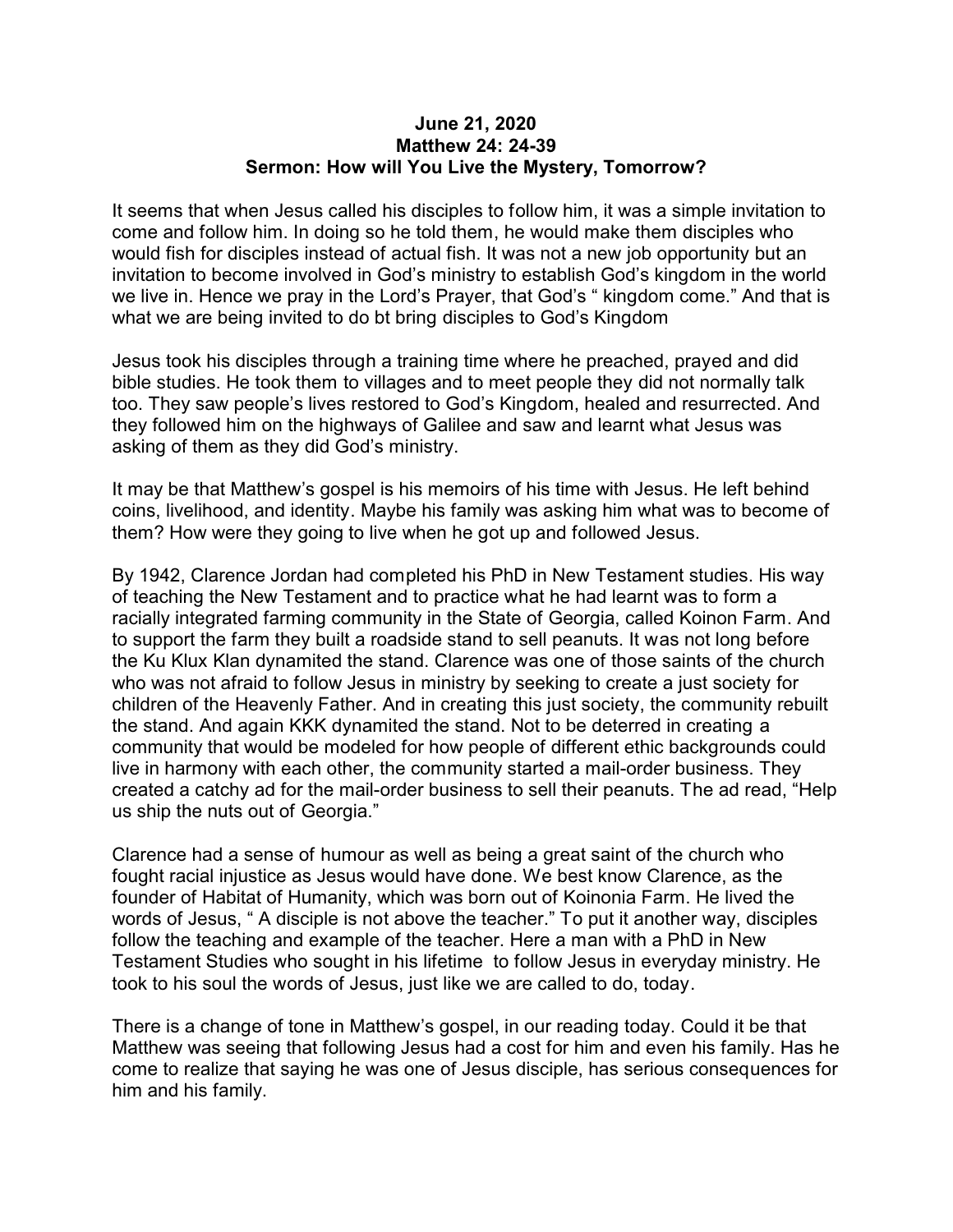Sometimes, there is a temptation to believe that when Jesus leads us into ministry, it is going to be a time of peace, of comfort, lacking the challenges that Jesus or Matthew experienced in their ministry. Maybe our ministry is too tame. It never occurs to us that Matthew is preparing us to realize that following Jesus can be very demanding. It may even mean people may question our sanity. If they do, have a sense of humour, like Clarence.

We really do live in challenging times. In the Lord of the Rings, Frodo says to Gandalf, "I wish it need not have happened in my time." "So do I," replied Grandalf, "and so do all who live to see such times. But that is not for them to decide. All we have to decide is what to do with the time that is given us." How true that is for, even today. We live in challenging times, how are we going to live the mystery of our ministry?

Jesus said, "I did not come to bring peace, but I came to bring a sword." Strange words for us who have heard Jesus referred so often, as the 'Prince of Peace' and the person to bring peace to the world. What was Jesus saying to Matthew and the other disciples? What is Jesus saying to us today? Jesus was saying that God's peace is not maintaining the status quo of society. It is doing something to bring about God's kingdom in our communities. God's peace is the realignment of our priorities and our relationships with our neighbours. It is to see that neighbour as God sees that neighbour, a neighbour created in God's image. By not honouring our neighbour we do not honour God.

Fannie Lou Hamer, a voting rights activist who was beaten so badly in jail, she could not lie down, formed a jailhouse choir. The choir would sing: " Paul and Silas was bound in jail, let my people go. Had no money for to go their bail, let my people go. Paul and Silas began to shout, let my people go. Jail doors open and they walked out, let my people go."(Acts 16:16-40) We may not sing in a jail choir, but we do sing in a church choir " I am the Light of the world you people come and follow me. If you follow and love, you'll learn the mystery of what you were meant to be." How seriously do we take these words?

We do live in very challenging times, it is in these times that we are called to live out the mystery of our faith. To reflect on how we can again be a mission church to change the status quo of the society we live in. This will be the most important ministry task we will need to attend too. The world is watching how we the church are going to do ministry in the future. It may seem to be a great mystery to us but it is no mystery to our Jesus.

Remember how the gospel ends, Jesus said,"Lo, I am with you always, even to the close of the age."